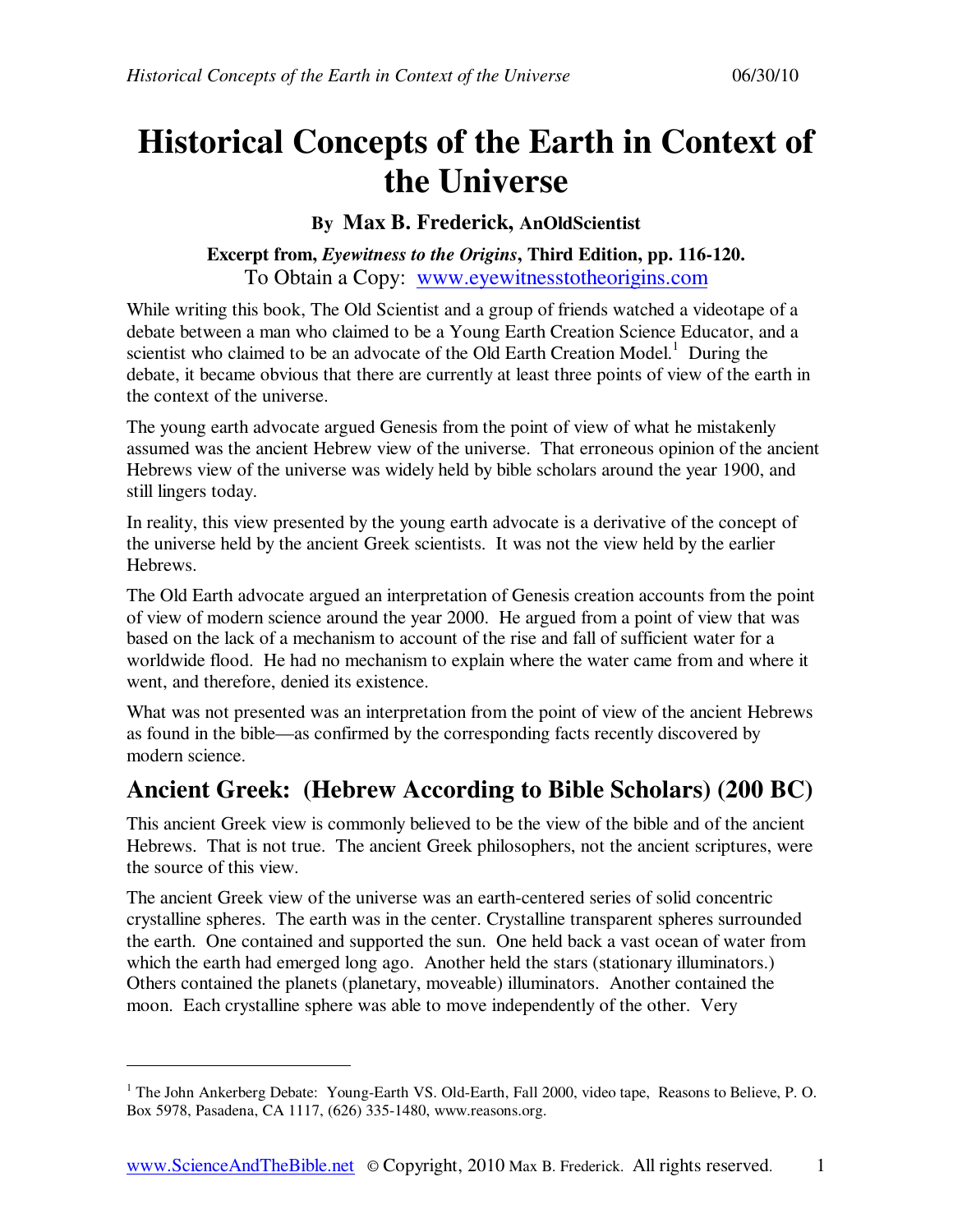

Around the year 1900 AD, theologians erroneously believed the Greek philosophy to be the ancient Hebrew concept of the universe. This drawing<sup>2</sup> from 1906 is typical of what was commonly mistaken by theologians to be the ancient Hebrews concept of the universe.

-

<sup>&</sup>lt;sup>2</sup> Robinson, George L., Ph.D., *Leaders of Israel, A Brief History of the Hebrews from the Earliest Times to the Downfall of Jerusalem, A.D. 70*, Associated Press: New York, ©1906, p. 2.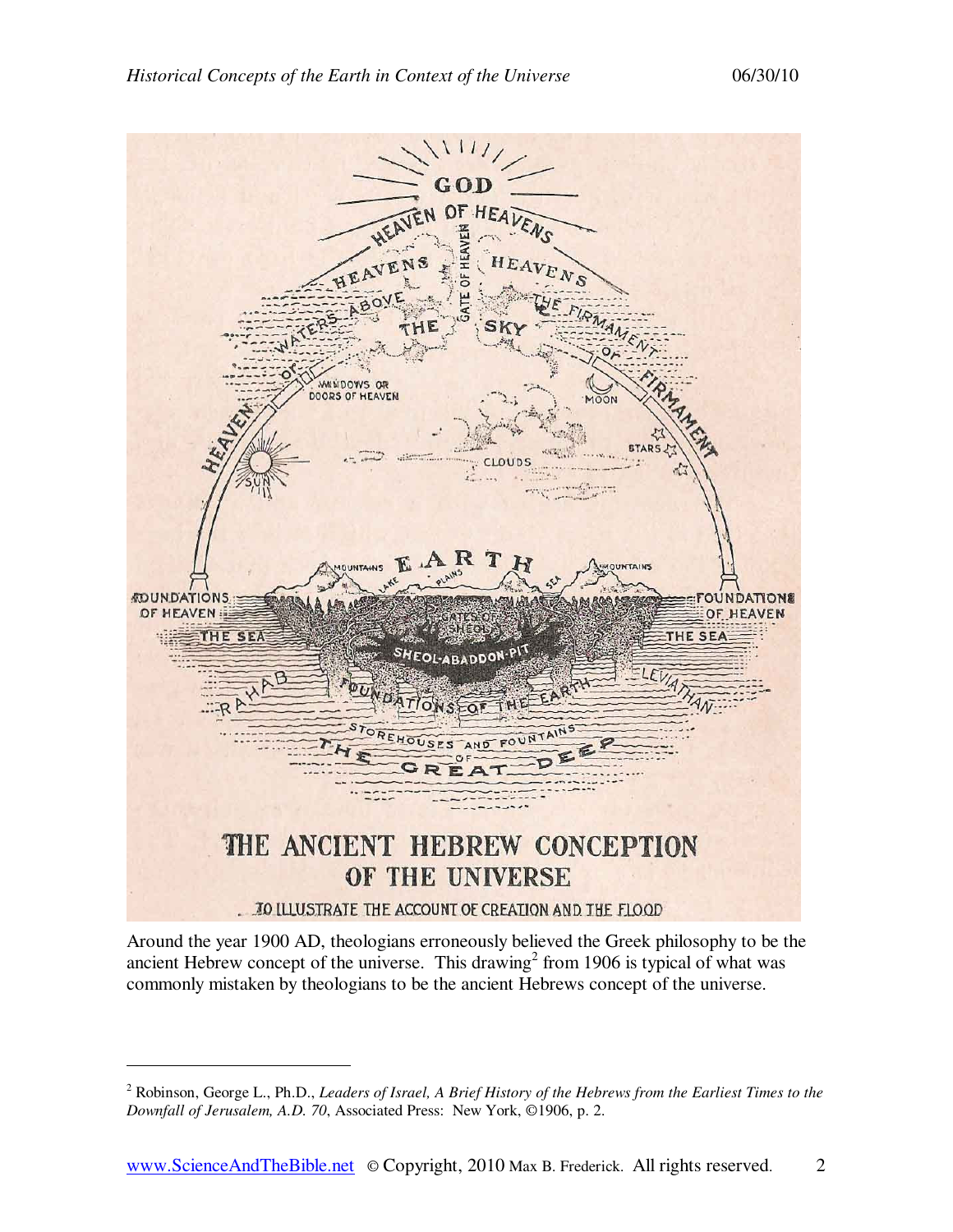complicated mathematical formulas were devised to explain the pattern of movement of each of the spheres. This view of the universe persisted for over a thousand years.

When the bible was translated into Greek from the ancient Hebrew language, it was under the influence of scholars steeped in this concept of the universe. That translation was therefore biased toward this view of the universe. Over the centuries, theologians gleaned a view of the universe, which they erroneously assumed to be the concept believed by the ancient Hebrews. The problem is, the translation from which they gleaned this view was biased toward the view of the ancient Greek philosophy.

## **Modern Science: According to Scientists (2000 A.D.)**

Modern science believes the concept that he Earth is the planet, including atmosphere, erupting volcanoes, birds flying in the atmosphere, airplanes, etc.

Above the earth is all that is considered to be "the Heavens:" the domain of astronomy, moon, sun, planets, comets, solar wind, and water in outer space, stars, and galaxies.

Below the planet earth: Same as above the planet earth.

The Foundations of the "Earth," in King James language—known to us as the foundations of the continents—is that which supports the continents, keeping them above sea level. Modern science now recognizes the fact that they are floating in the mantle below.

Mechanism for beginning: Big Bang.

Mechanism for water of worldwide flood: None recognized.

Crustal movement: Slow constant creeping of continental plates—no catastrophic movement.

Mountain building mechanism: Not yet totally understood—concept is in transition from slow convection movement of crustal plates as demanded by uniformitarianism philosophy to more realistic, periodic mountain building episodes as recorded in the geologic record or surface renewal mantle overturn events as observed on other heavenly bodies. These episodes may be triggered by some external force such as a catastrophic collision of a meteorite as recorded in the geologic record and as actually observed to occur on other heavenly bodies.

Source for water to fill and maintain the oceans of the earth: Just now the concept is in transition from a belief that it came from interior of the earth to a belief that it came from outer space, captured by our atmosphere.

## **Ancient Hebrew: According to the Bible (c. 1000 BC)**

About a hundred years ago, around the turn of the century—1800's to 1900's—theologians thought they had figured out the ancient Hebrew concept of the universe. They were badly mistaken. What they thought was from the ancient Hebrews was in fact the ancient Hebrew concept as filtered through antique Greek science.

The Old Scientist would propose a radical view extracted from the ancient writings of the bible itself—from the Hebrew version of the bible before the ancient Greek scholars inserted their biased view of the universe circa 250 BC at the library of science at Alexandria when and where they translated the bible into the Septuagint (LXX).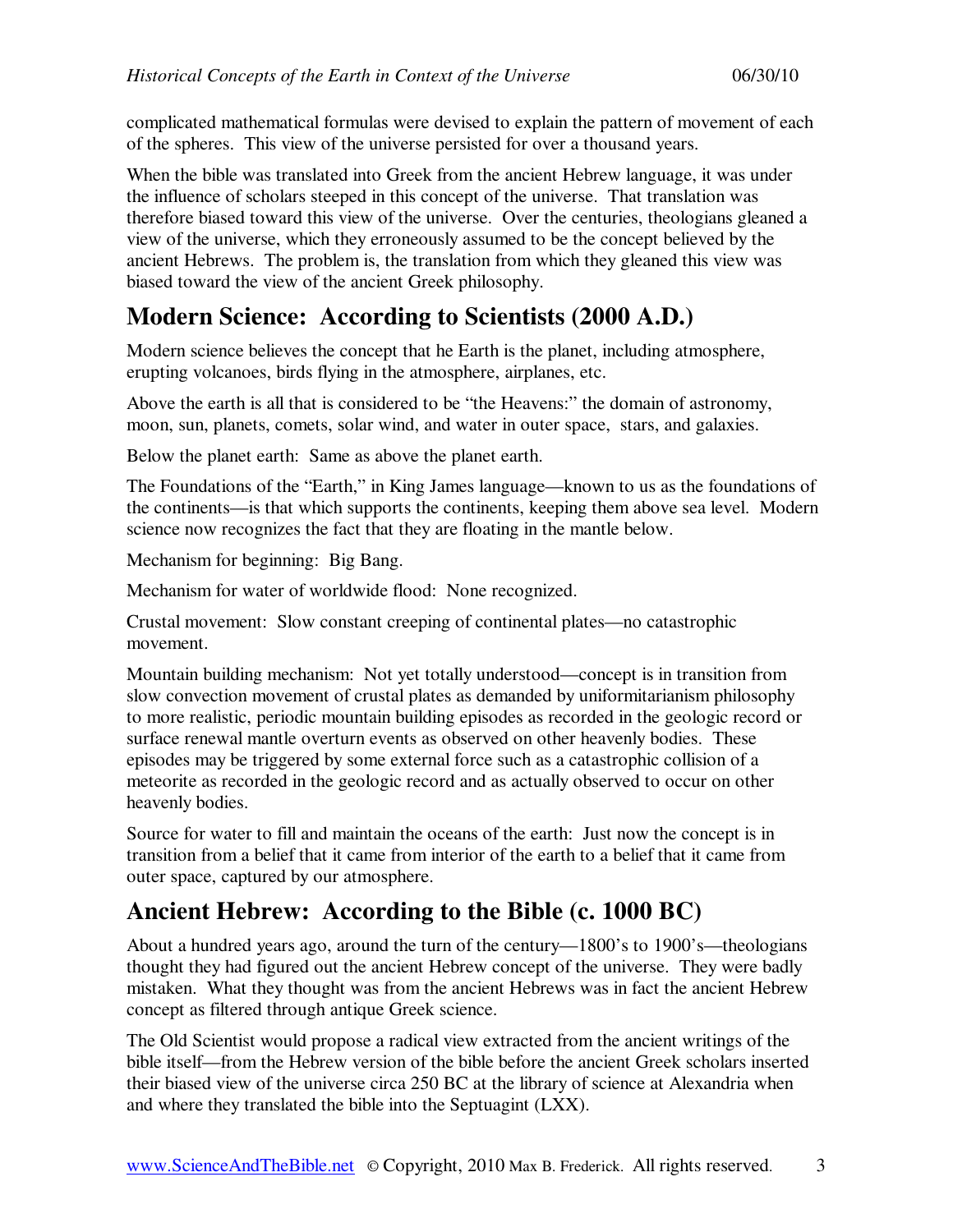First, realize that when you see the word "earth" in the Hebrew concept, it is not referring to the planet earth, rather to the rocks and soil on which one stands and in which one grows plants. In other words, "earth" refers to the dry land—the continents. We visualize a globe including oceans and continents as a unit called the earth. The ancient Hebrew language differentiated between the ocean and the earth. There may or may not have been a word for the concept that included both as a unit. Theologians do not recognize a word that is equivalent to our concept of a planet earth. However, in the phrase "the chambers of the south" in the book of Job, the word translated chambers refers to the planets of the southern sky. In that the word used for a planet inferred a container, and in the *Chronological Order of Creation* account by King David, these chambers were related to water, it may be that the ancient Hebrews realized that planets were associated with water as the planet earth is obviously a chamber containing water.

According to the ancient Hebrew concept, "foundations of the earth" refers to that layer under the land—a layer that we recognize as an under layer around the planet earth supporting both the continents and the oceans. Modern science calls it the mantle. The continents float in the mantle. The ancient Hebrews realized it was a molten support in which the land floats—and sometimes was discovered to be oozing out from under the land as molten lava.

According to the ancient Hebrew texts, before the continents existed, the planet earth existed and was covered with the foundations of the earth, a molten outer layer. Then, as the earth cooled, long before the hydrologic cycle came into existence, fountains of water spewed out of volcanoes and watered the surface, without covering it with oceans.

Then an atmosphere formed and captured water from outer space, separating it from the outer space supply. Thus the oceans were filled. Somehow, the other planets [*chambers of the south*] had something to do with this.

At that stage of development, there were no continents. Water covered the whole planet earth. The continents had not formed, there were none. So stated in the King James version, "*and the earth was without form* [continents were not formed] *and void* [there were none]."

The next stage was the emergence of the continents. This was a catastrophic event. The seas rolled back, and continents emerged, never again to be missing from the face of the earth. Modern science will recognize this as a surface renewal, major continental movement event, or catastrophic mantle turnover event where the cooled outer surface of the mantle, being more dense than that hotter mantle below, sank, sliding sideways as it sank, dragging the continental material floating on the mantle into a pile. There it continued to float on the surface of the mantle where the pile stuck out above sea level. And became dry land.

Once the continents emerged and became stable, life began to form in various stages as described in the *Seven-Day Creation Account*. Photosynthesis became the basis of the food chain whereby energy in the form of sunlight was converted to food which animals (and other non photosynthesis life forms (parasites, bacteria and viruses) used to fuel their existence and activities. In the food chain, first plants developed, then the higher life forms of animals up to and including humans.

In the ancient Hebrew view—the view presented in the bible—the heavens and the earth did not include the oceans. It referred to the heavens (sun, stars, moon, other planets,) and the